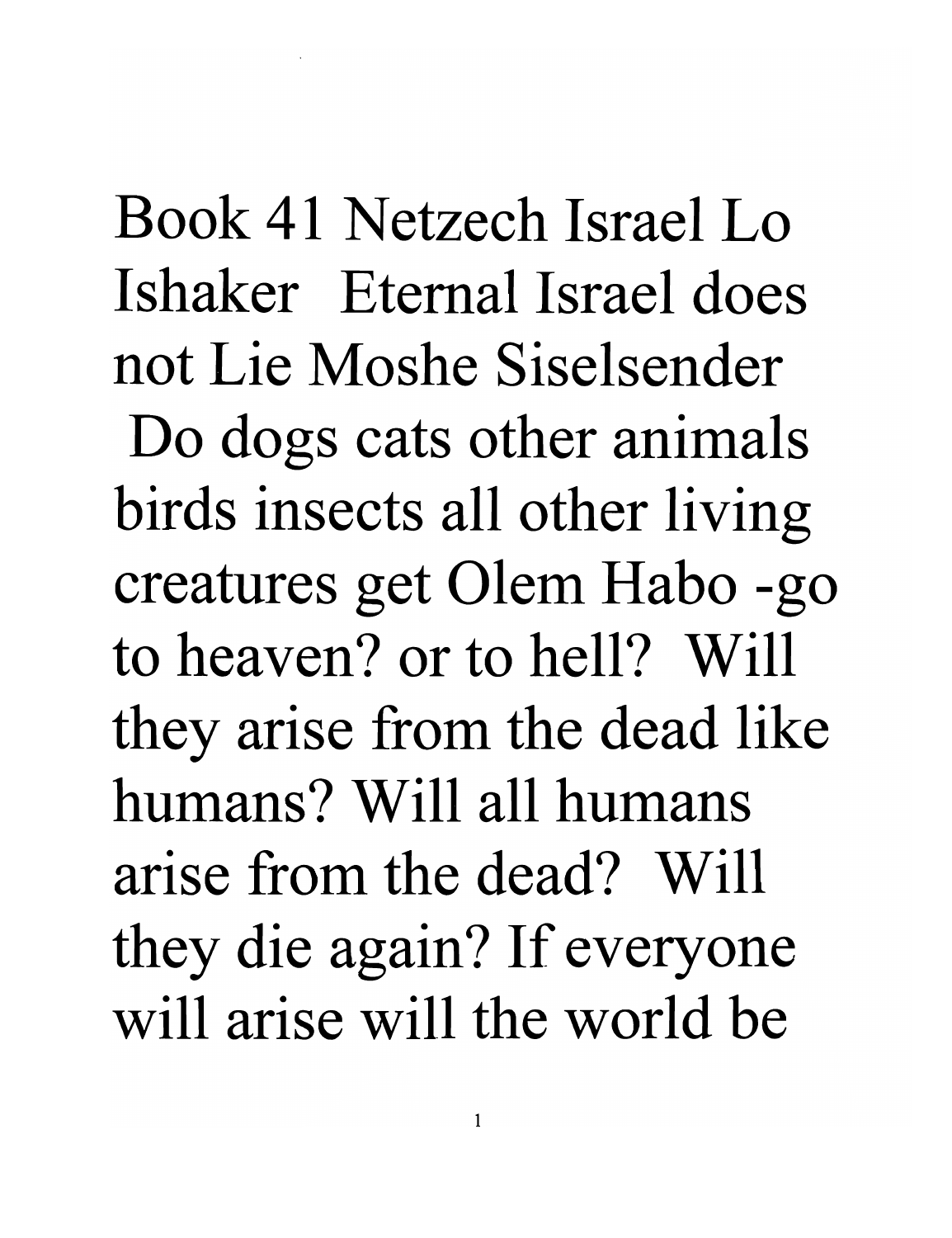large enough to house them? Will there be enough food to feed them? Will humans and animals still kill each other?

Maimonides in his monumental work Mishne Torah laws of Kings Chapter 11:4 and 12:2 and Guide to the Perplexed represents the pragmatic interpretation of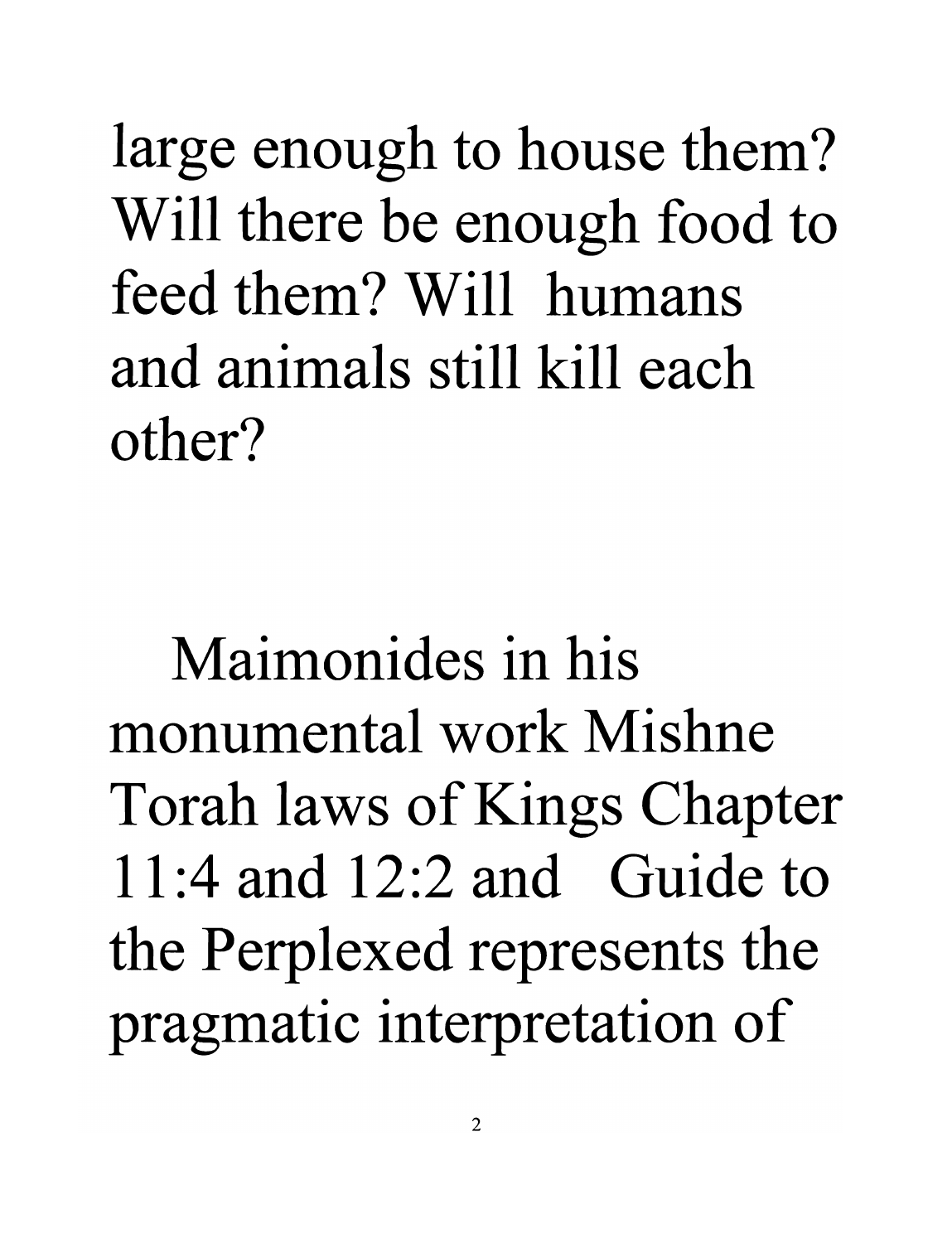Judaism to a host of questions concerning the Messianic era and the era when those who died will • arIse.

Maimonides maintains that there exists no definitive formula as to the details.

All we know for certain is when we witness the end results. Success is the proof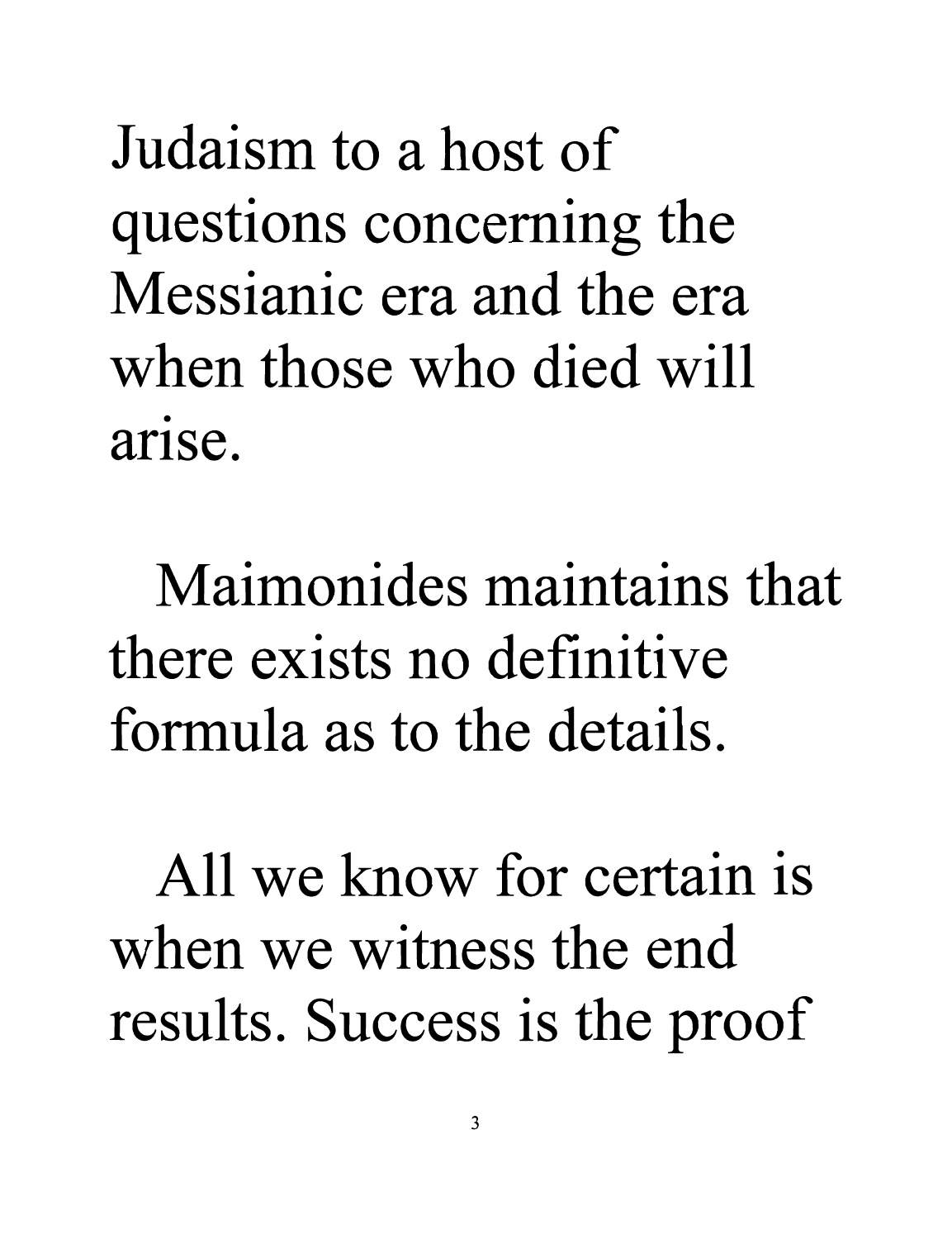## of the pudding.

## **As Maimonides formulated in his creed of Ani Mamins that Jews recite**  daily after morning prayers.

#12 "I believe in complete faith in the coming of the Messiah. Even though he is delayed neverthe less I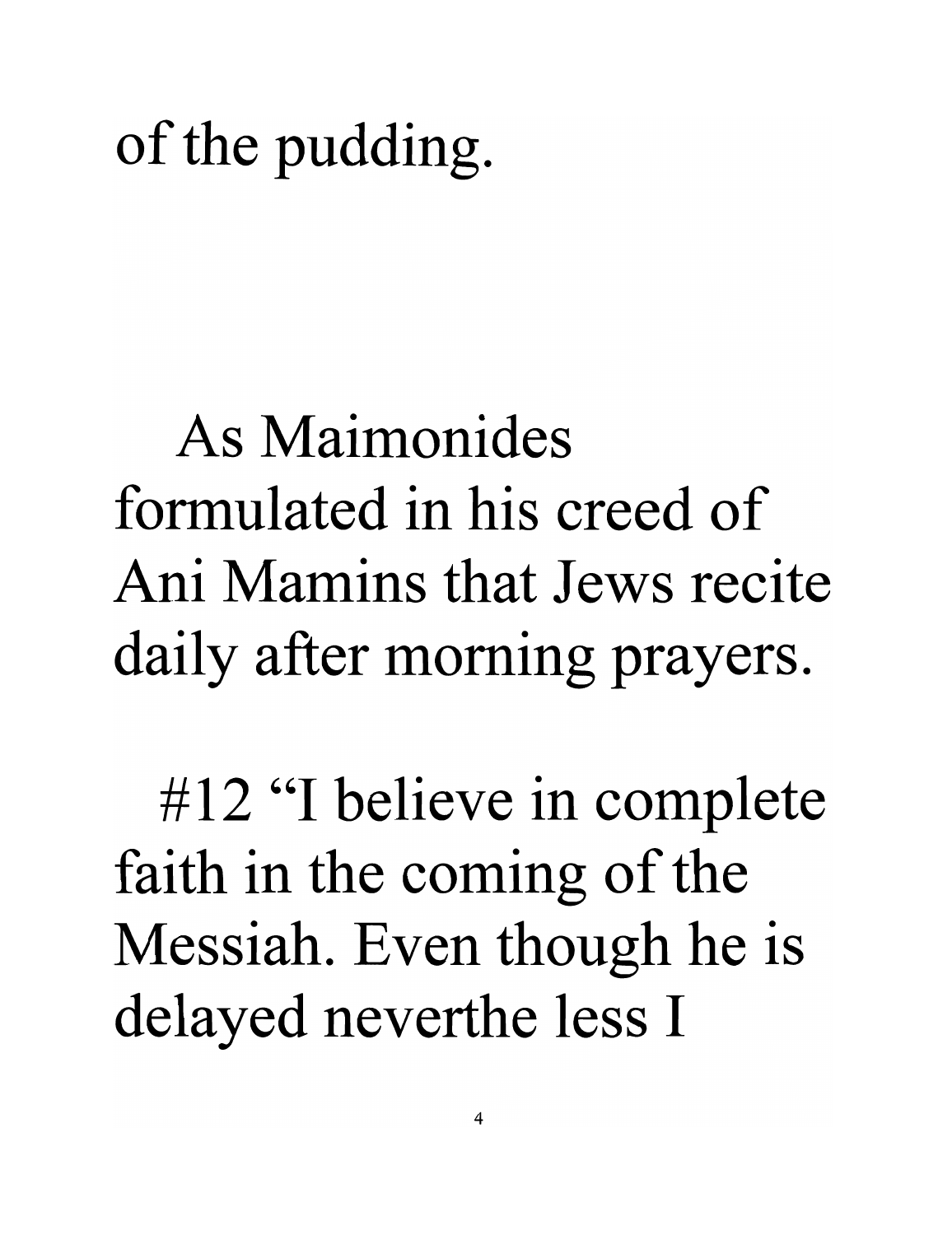## believe each day tht he will arrive"

#13 I believe in complete faith in techiat hamasim that the dead will be resurrected. At the time that God will decide. When the Creator His Name be Blessed and His remembrance be exalted load ulenatzech Netzocim -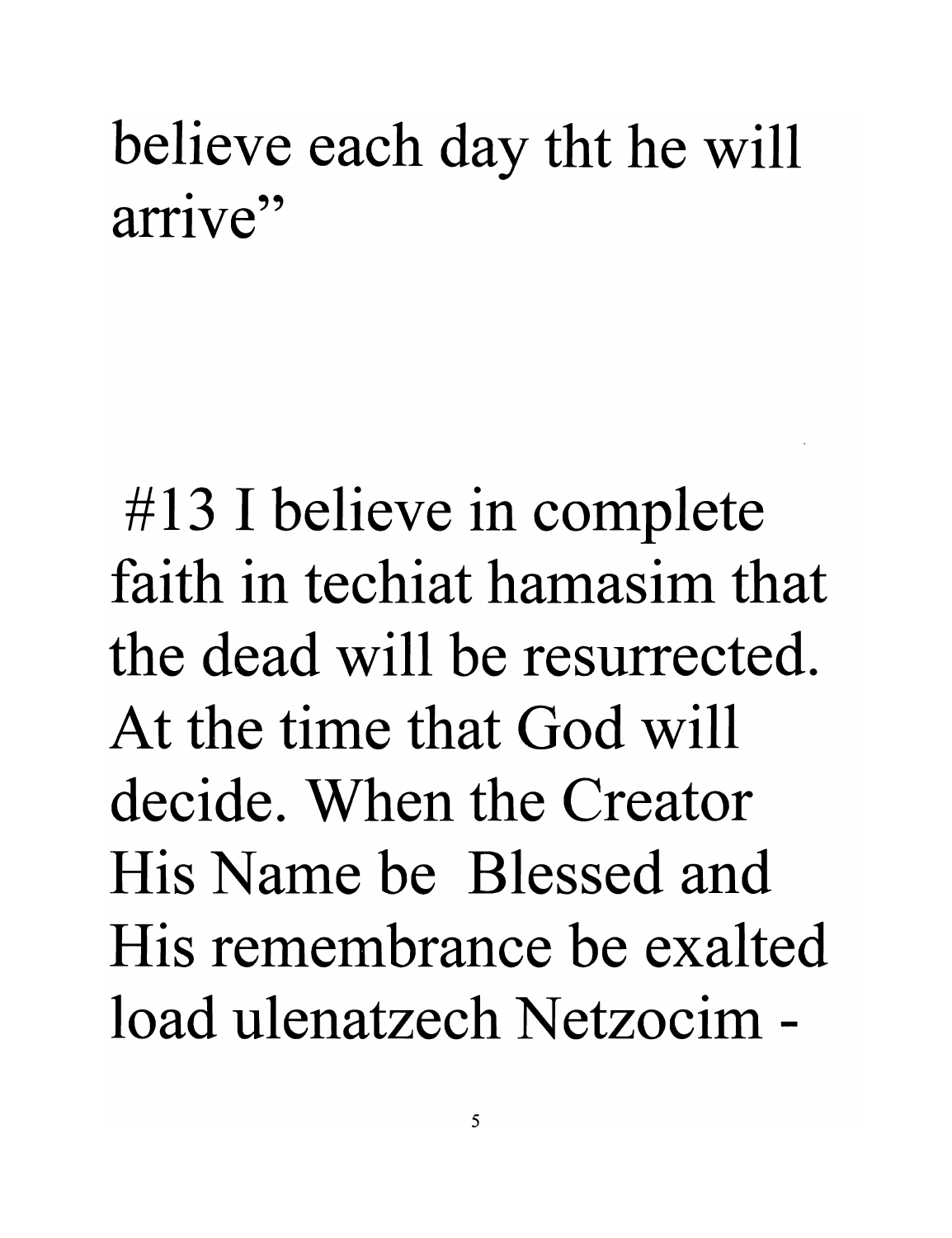**different levels and nuances**  of Etemity."

The concept of resurrection **is recorded in the**  Pentateuch" Oz yosirr **Moshe Ubnei Yisroel- then in the future at resurrection Moshe and the Jews will**  sing praises to God " Bible **Pentateuch 15: 1** 

The concept of resurrection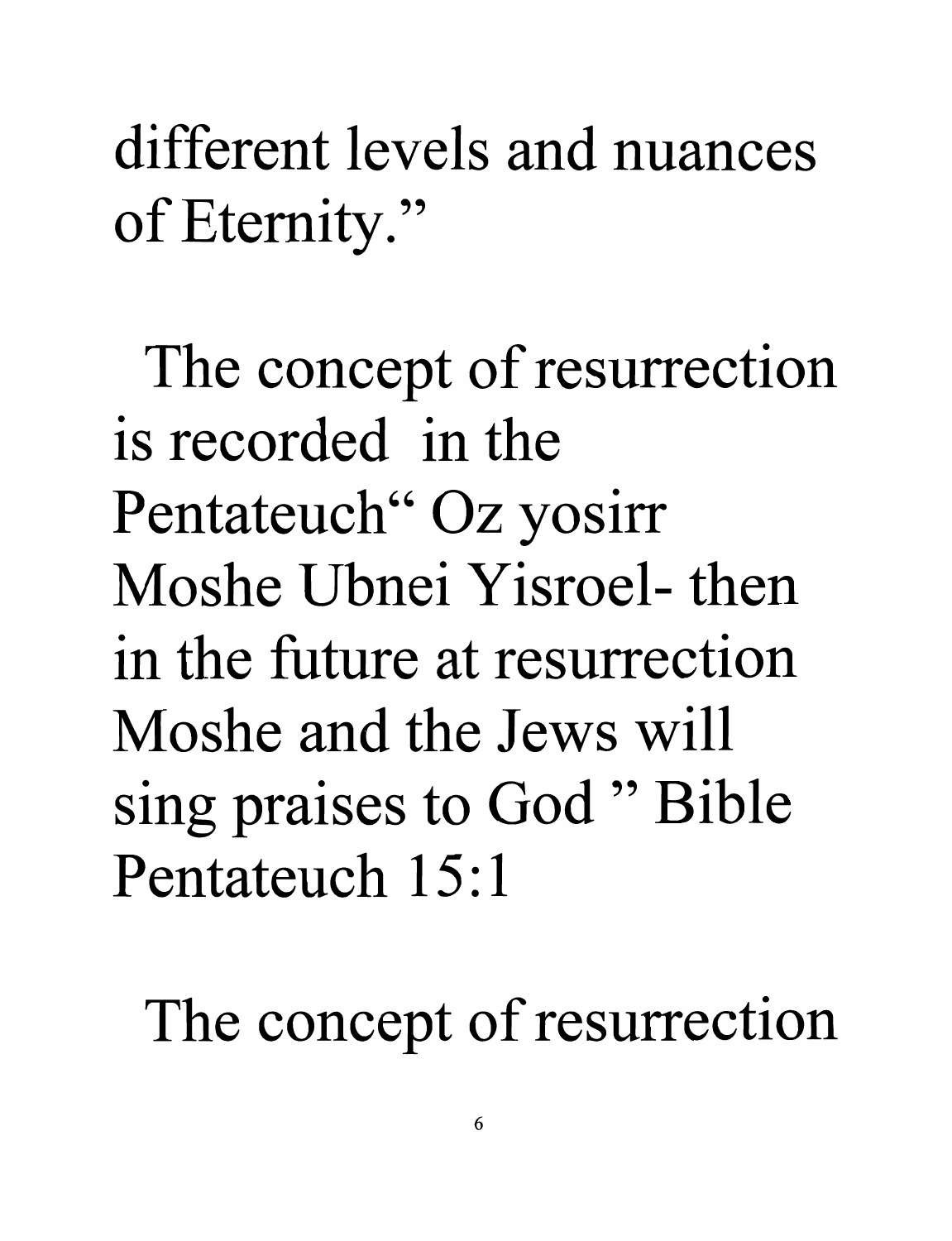is explicitly recorded in Daniel 12:2 " verabim meyoshnei offor yakitzu lae lechaye holom abo vealae lecharovosulederoyon olom -and many of those who sleep in the earth will awaken those to eternal life and those to for shame and everlasting abhorrence"

Ezekial chapter 37 has the miracle of the dead bones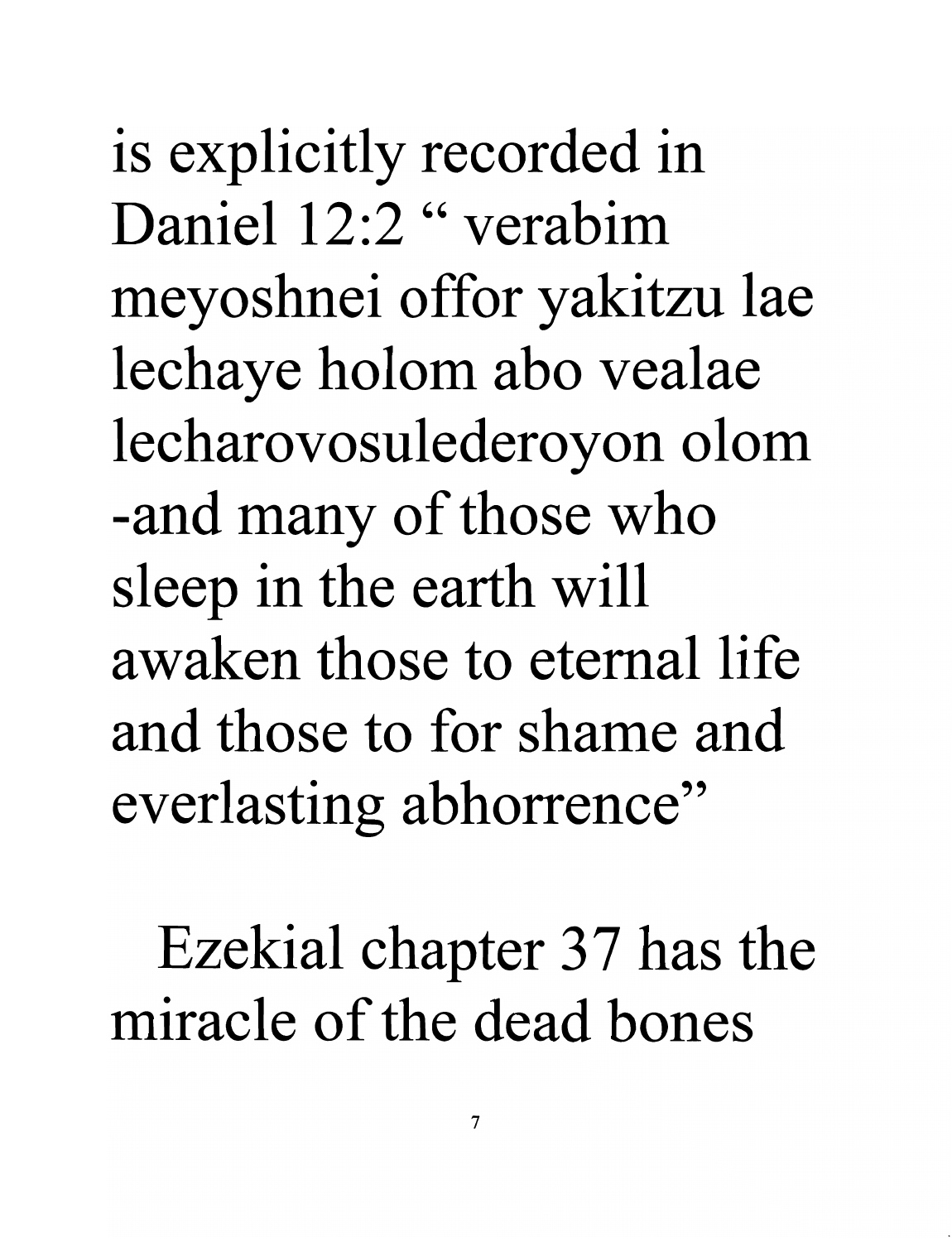being resurrected and coming to life. In the **Talmud Sanehrin there exists**  a dispute if this was an **actual and real event or was**  only a dream on the part of the prophet Ezekiel.

**Likewise there exists a**  dispute among the sages if the story of Eve talking to the snake actually occurred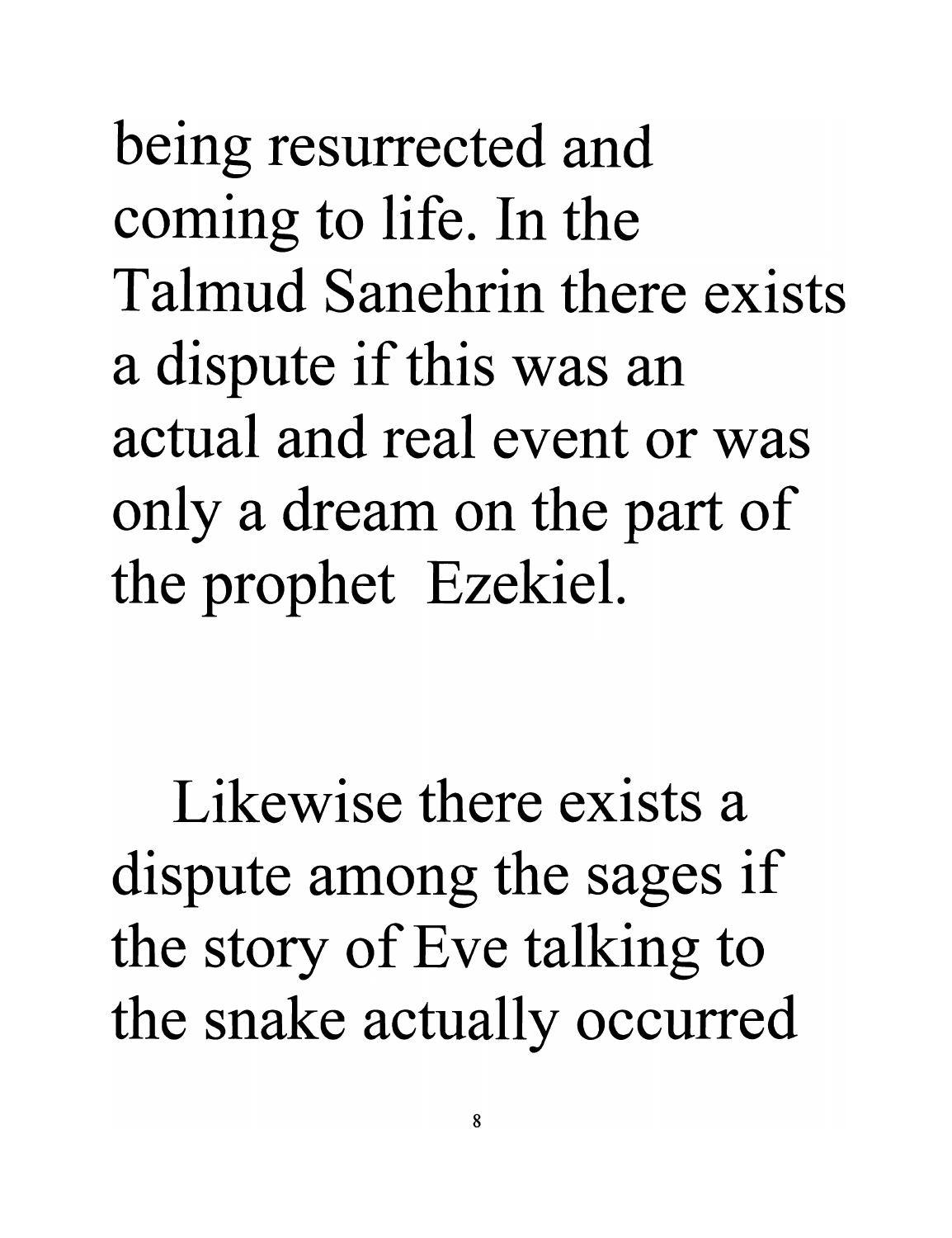or was it only a dream? Genesses3 : 1-5 Saadye Gaon living approximately in 900 ACE, a leading authority in Jewish law and philosophy interpreted this story as only a dream Otherwise how could a snake talk? Likewise Saadia Gaon interprets the story of a conversation between Bilaam and his donkey as only a dream

i ',: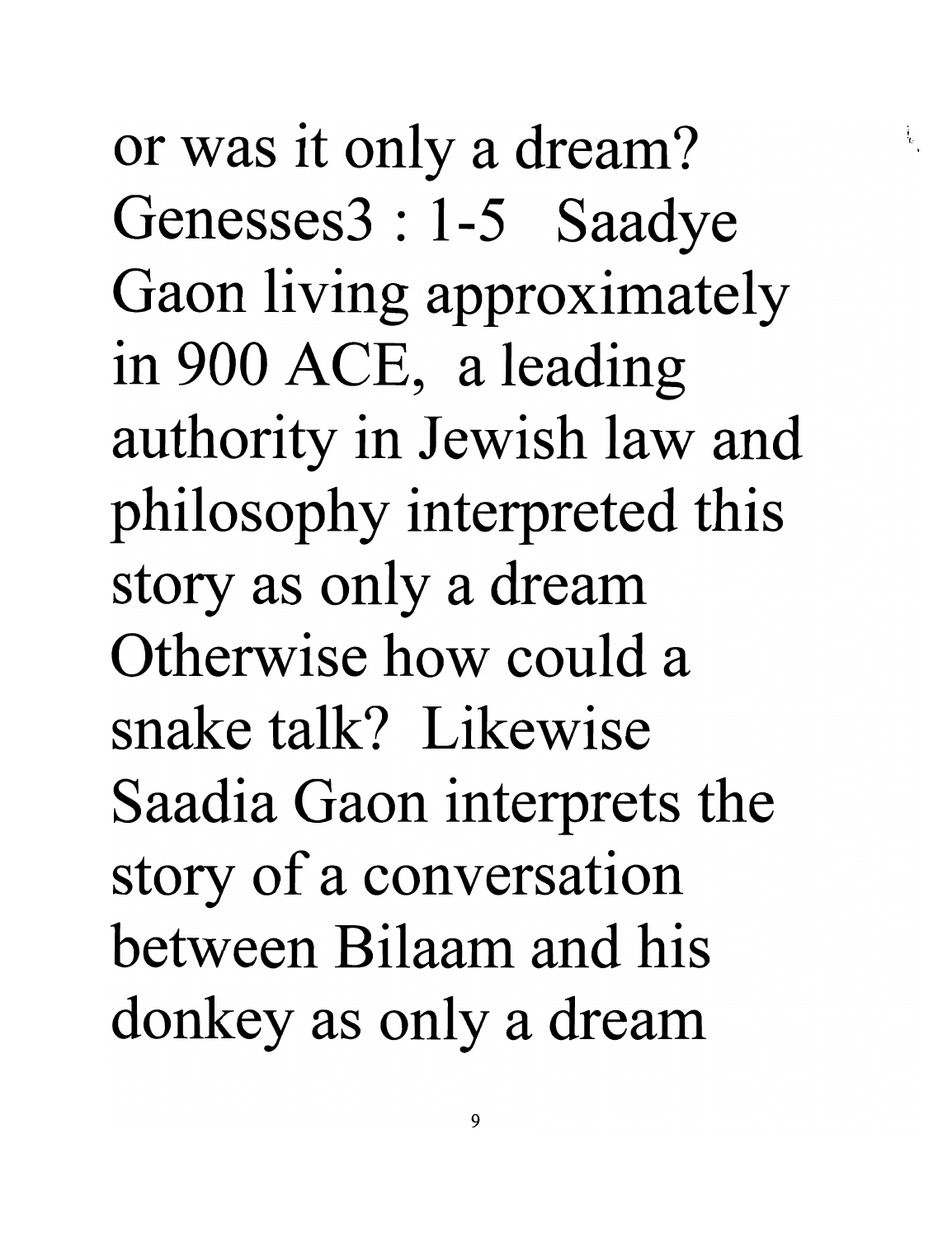Baminbar **or** Numbers22:25 Bilaam was **a non** Jewish prophet hired by Baalek the King of Moab to curse the Jews.

Likewise there occurs a dispute among the Rabbis of the Talmud if theBok of Eov Job actually occurred or was only a work of fiction to explore the perplexing question of why the righteous are miserable and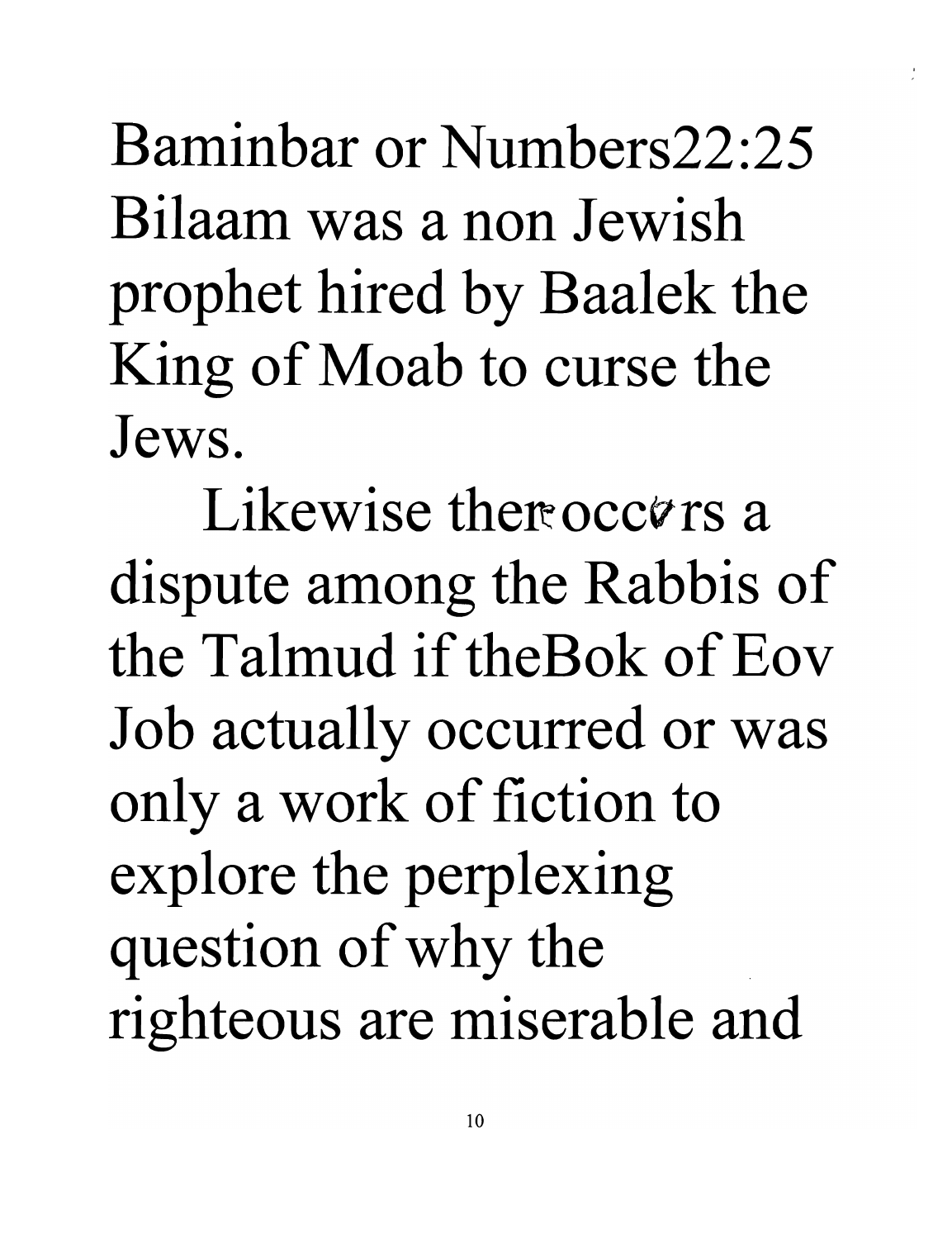the evil doers are happy in **this wold.** 

The Rambam like Saadye Gaon follows the pragmatic school in Judaism that freely interprets the passages of the **Bible.** 

Yes, Rambam or **Maimonides believes in the**  coming of the Messiah and **reincarnation. However since there exists no clear**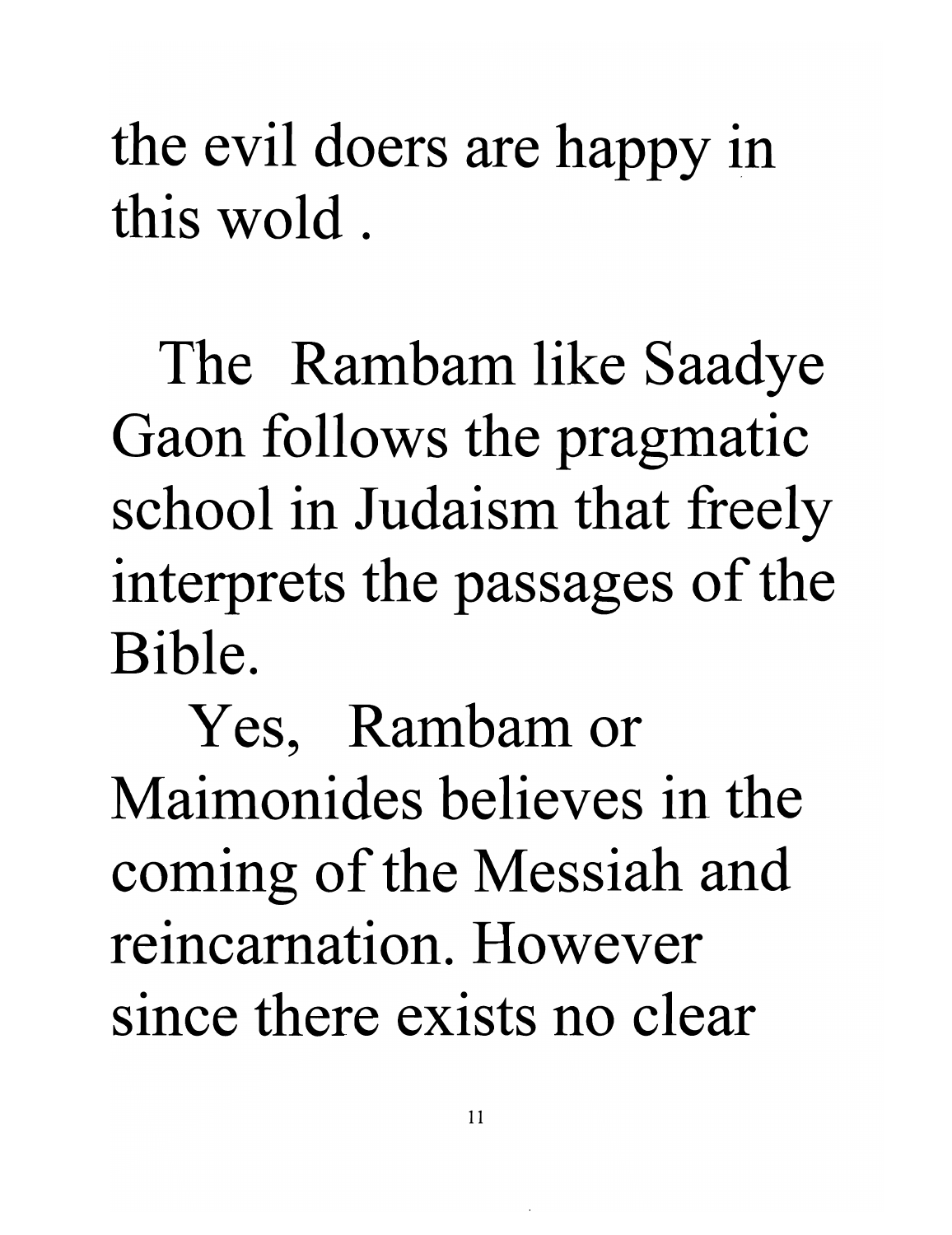cut tradition, Rmbam states tht until the actual events unfold no one really knows the details. The prophet **Isaiah himself stated Isaiah**  60 :22 regarding the **Messianic era "beito achishenu the Messianic era**  will arrive in its designated **time also it will be accelerated ."** 

**The Rabbis of the Talmud**  interpret the contradiction if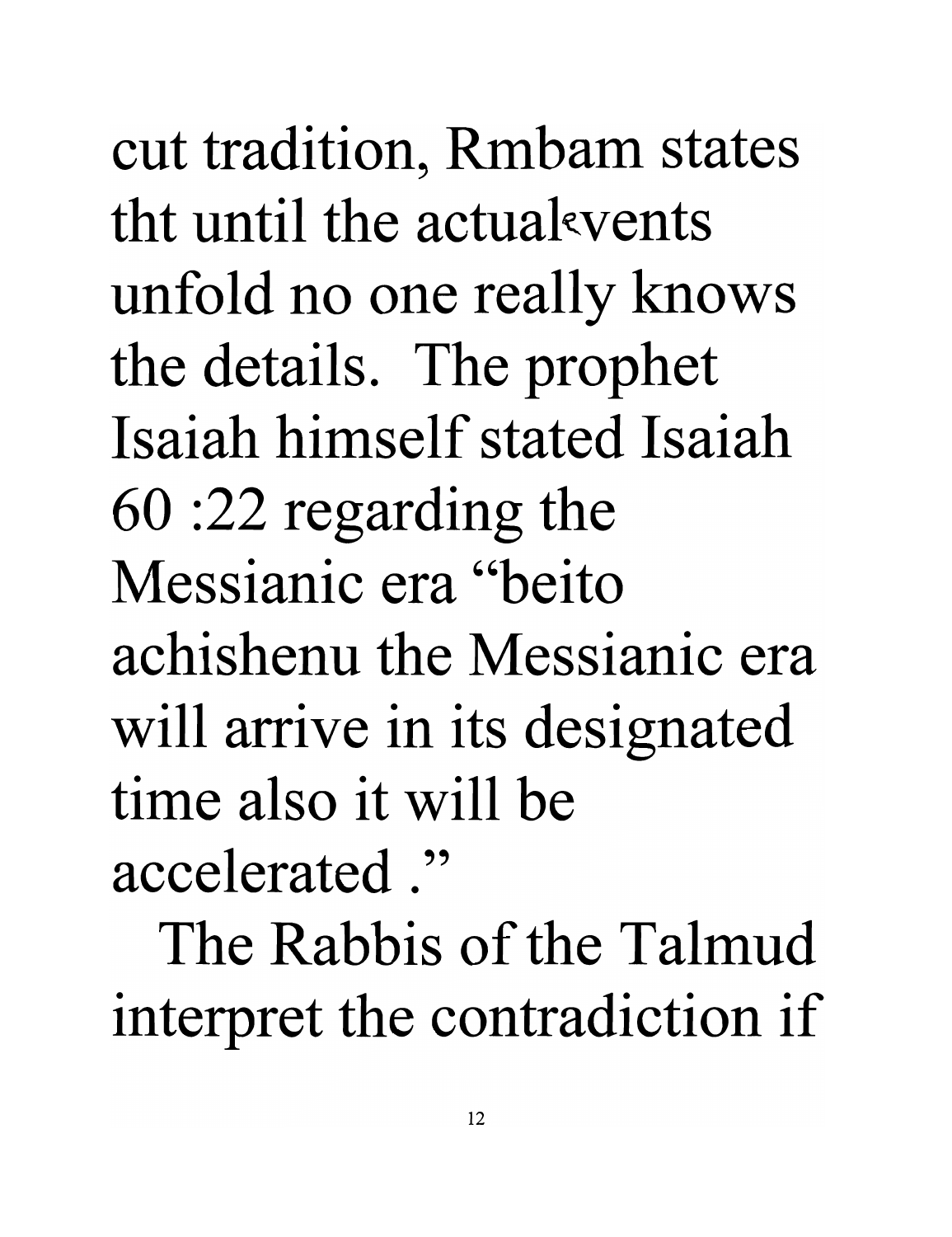the Jews will merit the \Mesianic era will be accelerated. Otherwise it will arrive at its designated time.

The Rambam states that at the time of the Messianic era the Jews will rebuild the third Holy Temple. The Rambam is discussing even if the Jews do not merit.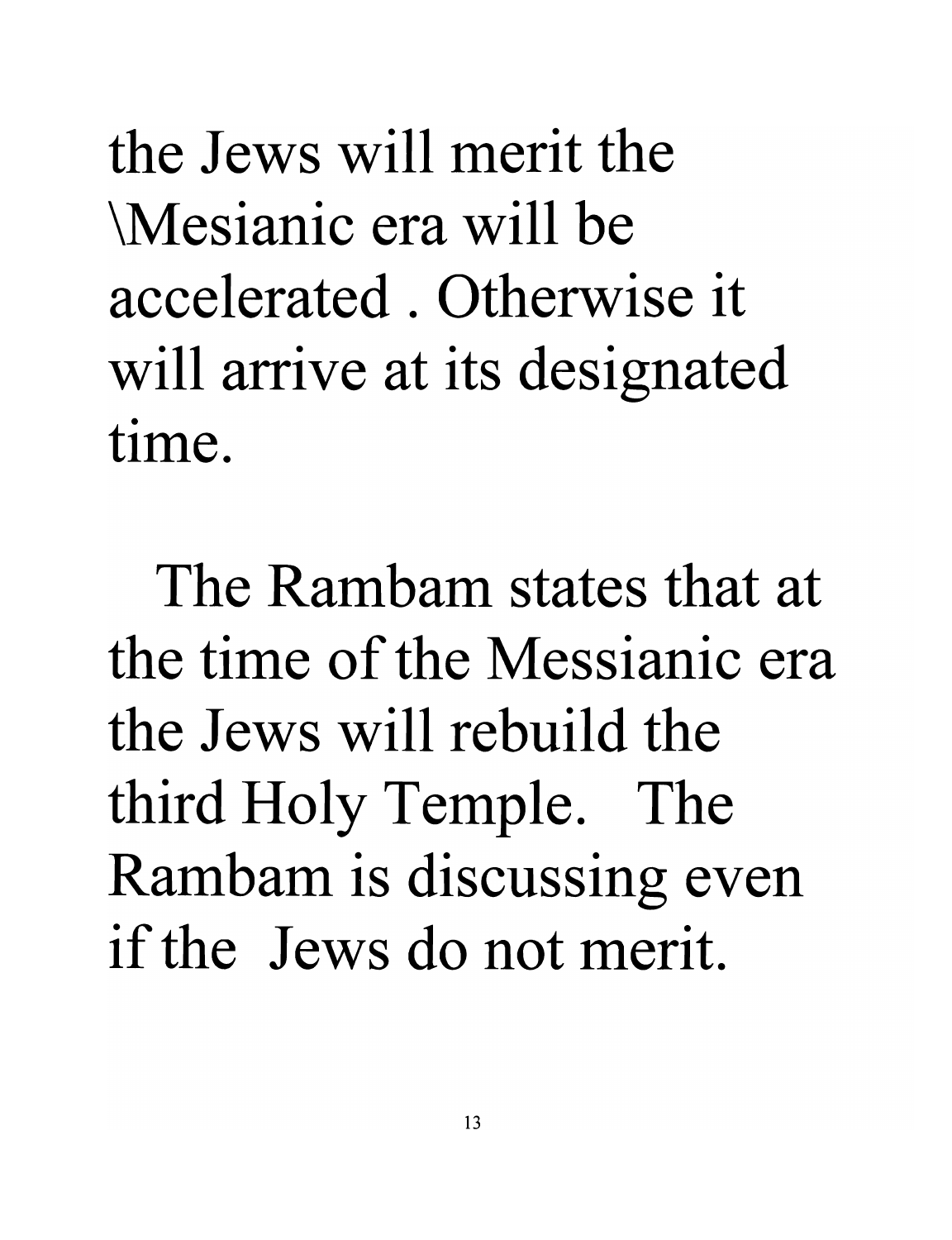Raved , on the other hand, discusses the other contingency that the Jews will merit. Ramban then follows the tradition of the Talmudic Rabbis that the third Temple will be miraculous built by God and be suspended down to earth on the Temple mount. It will take the place of the mosque presently built th ere. There will be no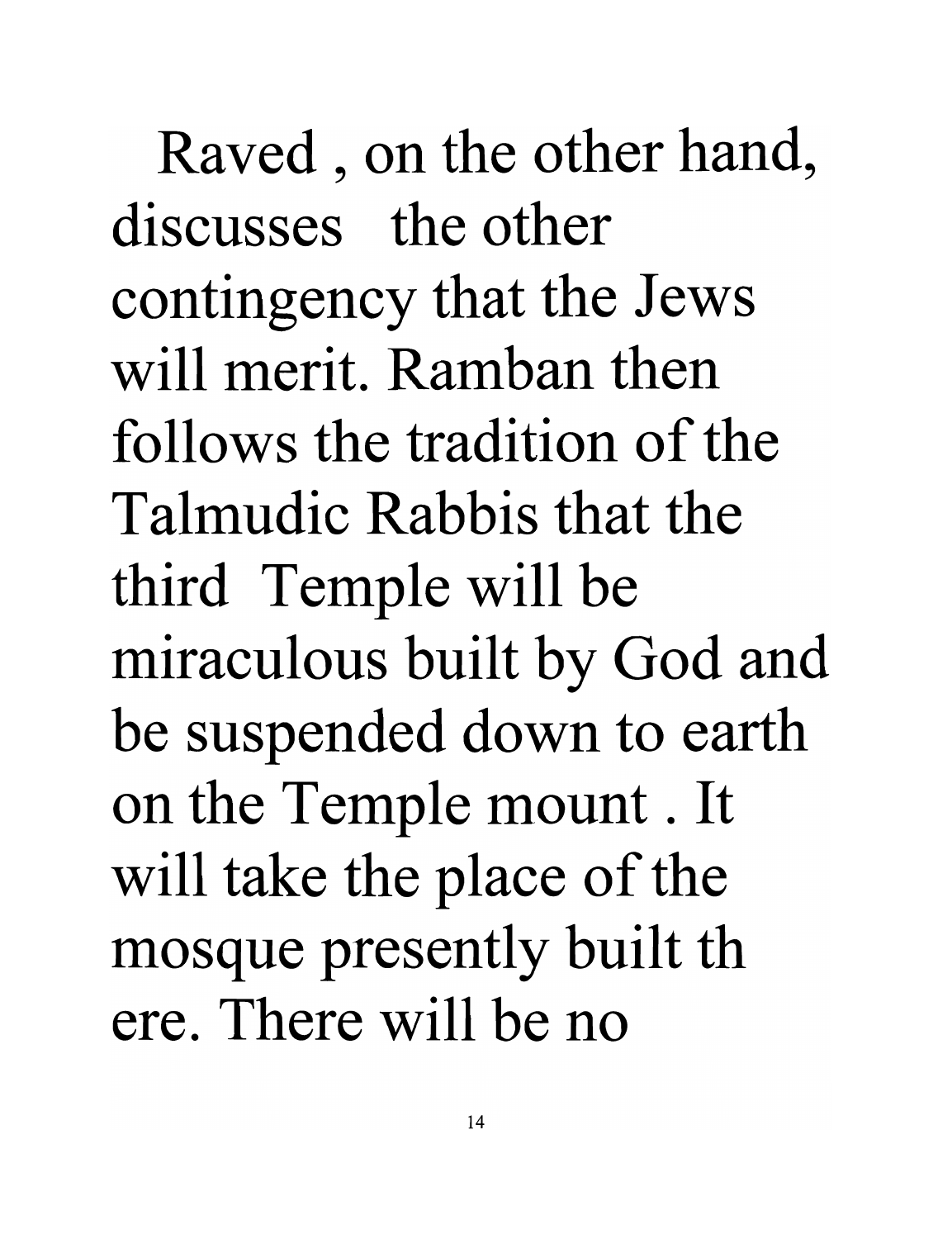opposition on the part of the **Muslims because the entire**  population of the world will **be full of divine wisdom**  God will then perform **miracles.** 

**Isaiah in** 65 :25 **states that**  a lion and a sheep will graze together peacefully.

This is to be interpreted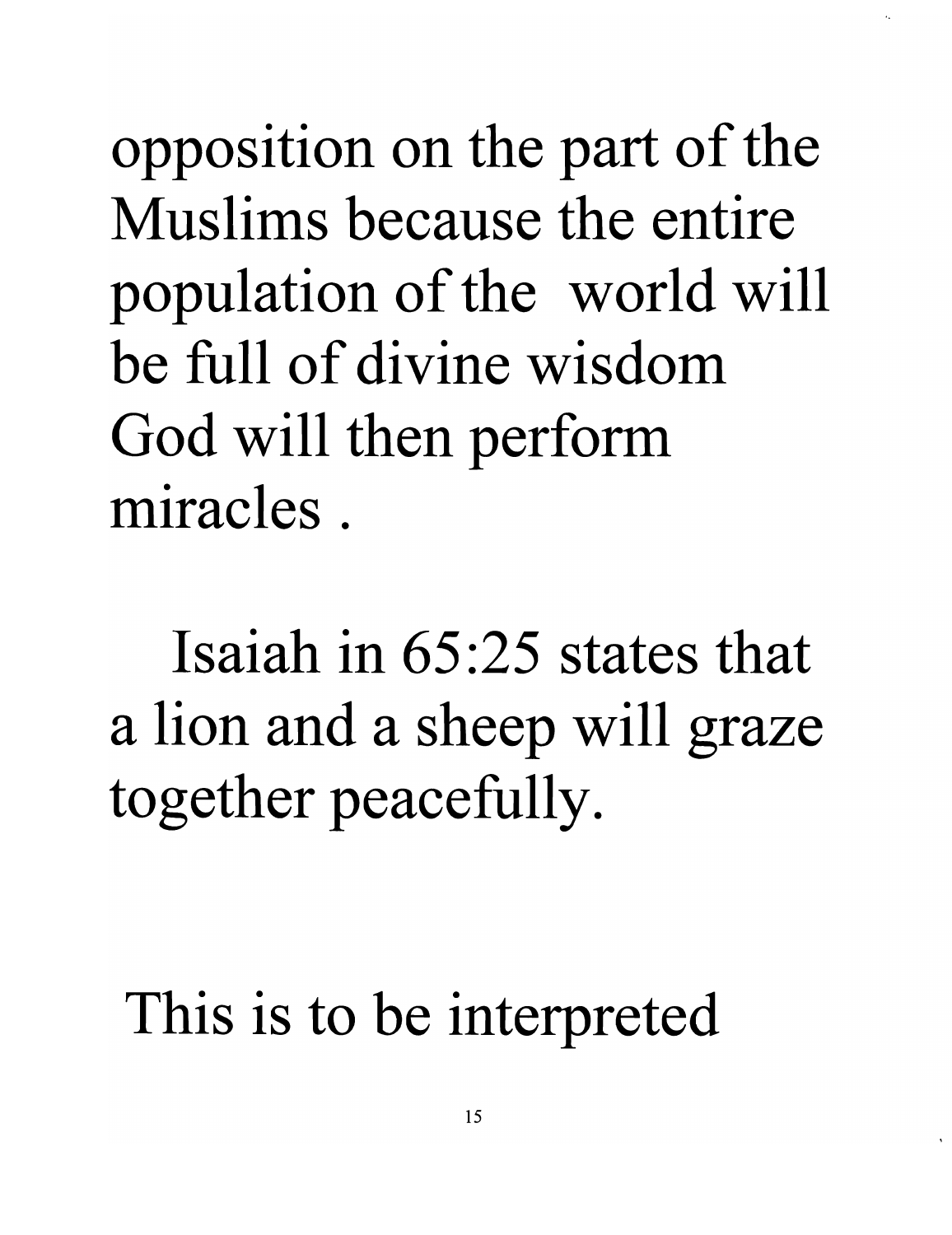literally. All the world will become vegetarians.

**We have witnessed the resurrection of the State of**  Isreal as the prophet Ezekiel forecast in chapter 37.

**We thus have confidence**  that the prophesy of Daniel 12 : 2,3 that resurrection of **all the dead will occur.**  The prophesy does not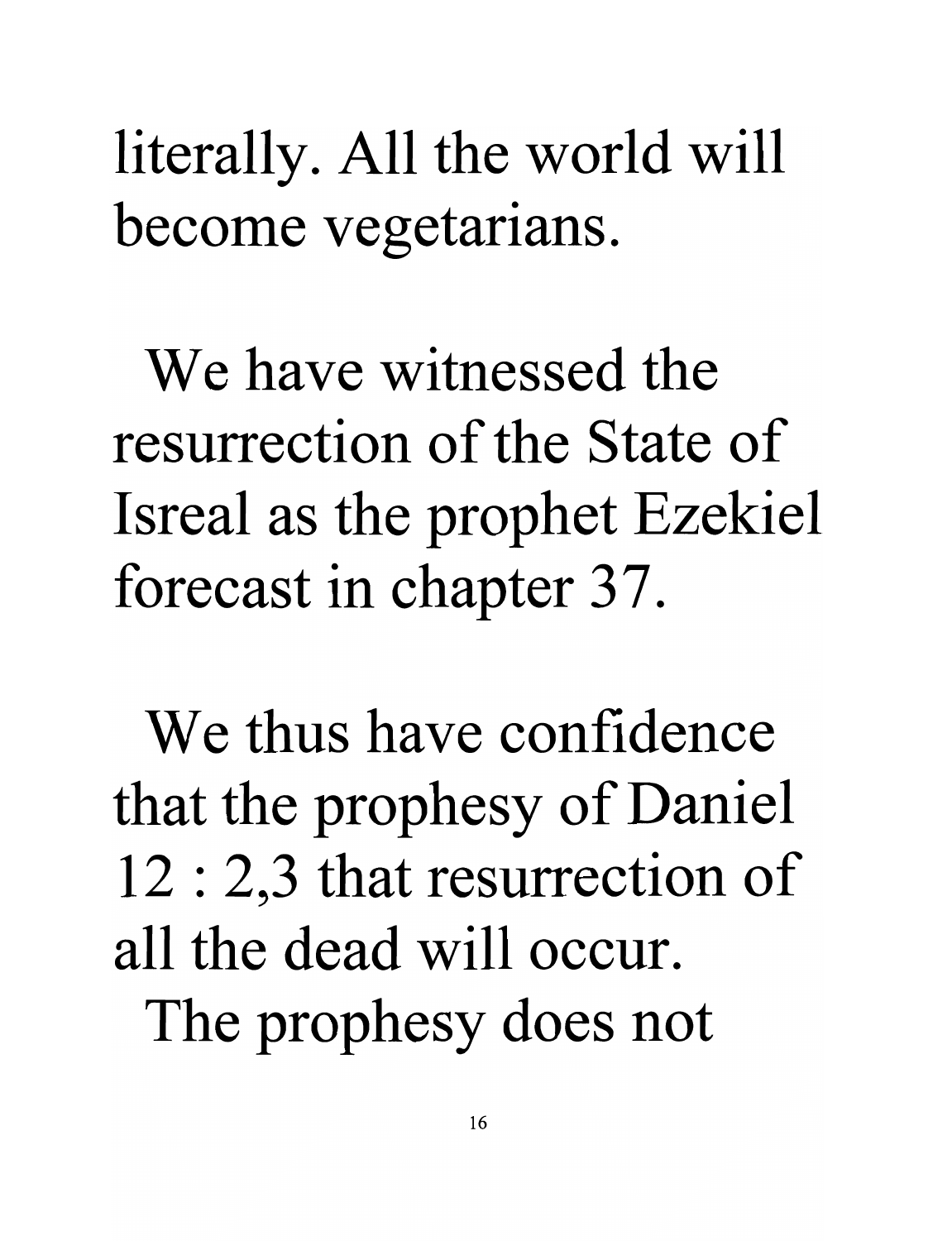mention only man/woman but all the dead . Thus dogs cats birds all will be resurrected. Once resurrected they will never die.

Heeding the formulation of iambam Kings 12:2 No one knows the details.

Daniel 12 :4 stipulates that the details remain top secret until they develop .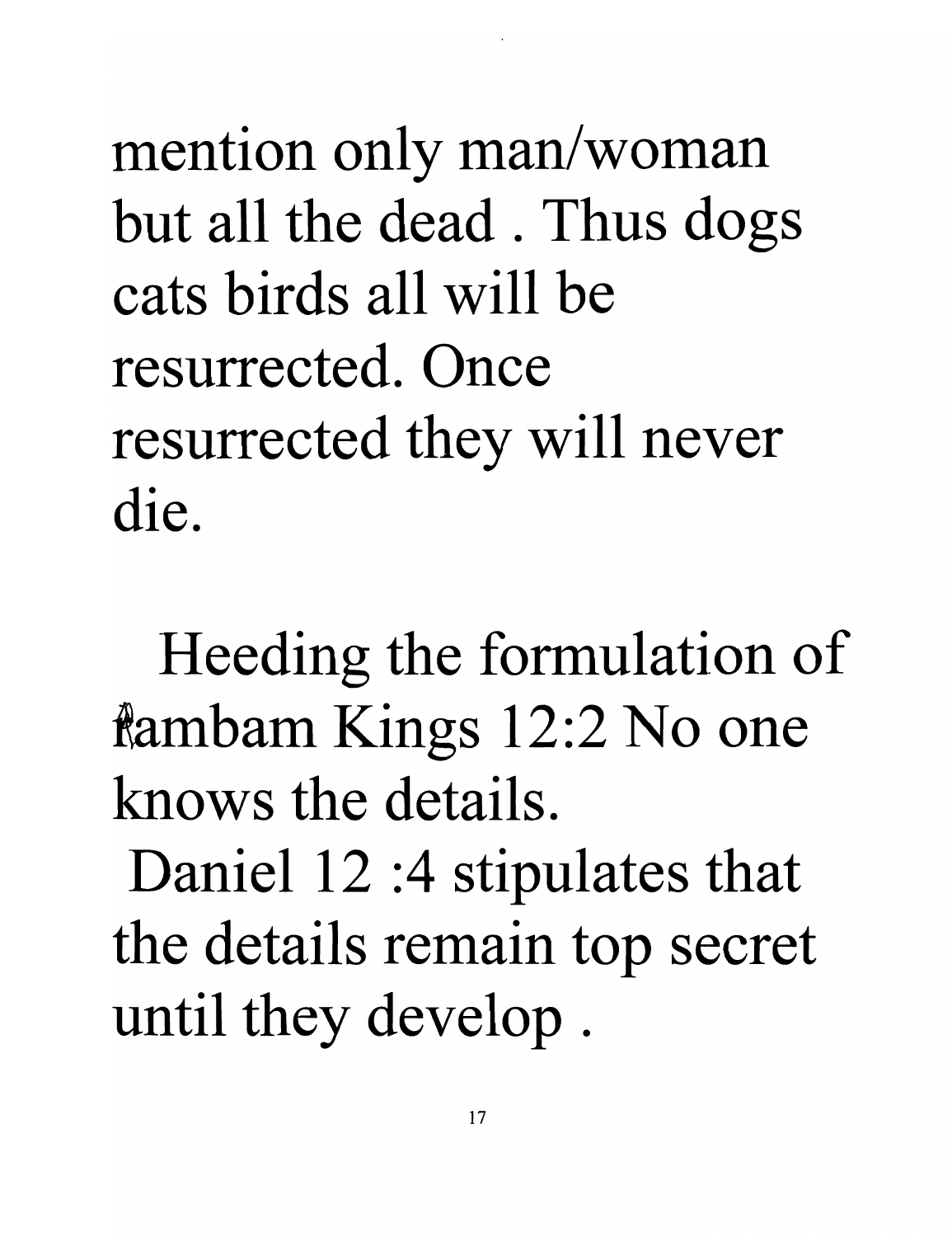**Malbim in his**  commentary in 1850 ACE interpreted the prophesy of Ezekiel 37 that the wars of Gog and Mogug the two Titans will occur during 1914-1945. The timing of **the First and Second World Wars the murder of 6 million Jews and 1 million Jewish**  children . The slaughter of **over 1 00 million non Jews**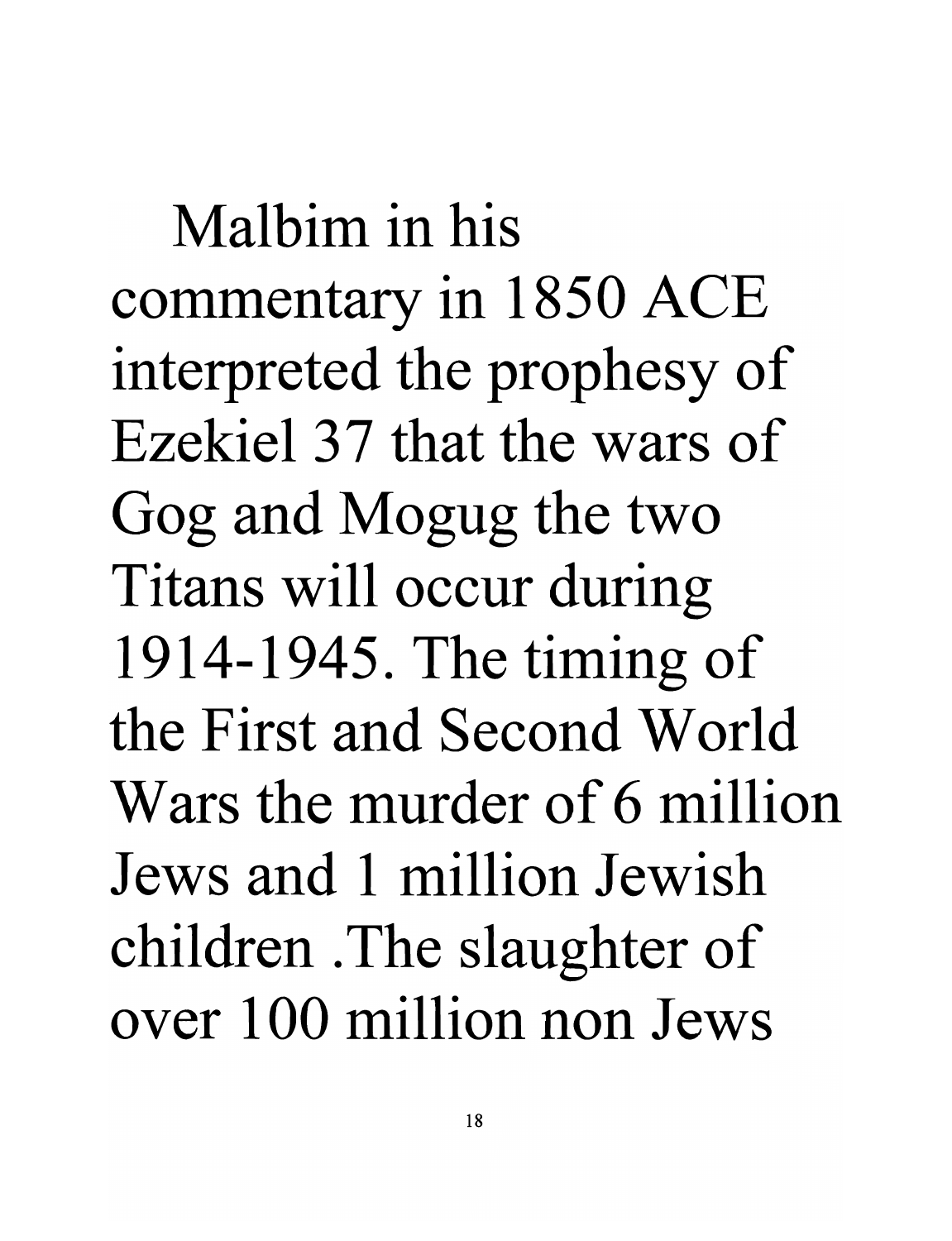during these wars. Then the State of Israel will be resurrected. It will never again be destroyed Tosphos Zevochim 2 or 3. There occur only two times that the Holy Temples will be destroyed; . Never will the third temple be destroyed. The State of Israel is the fore runner of the third Temple. The third Temple will be built by God and will slowly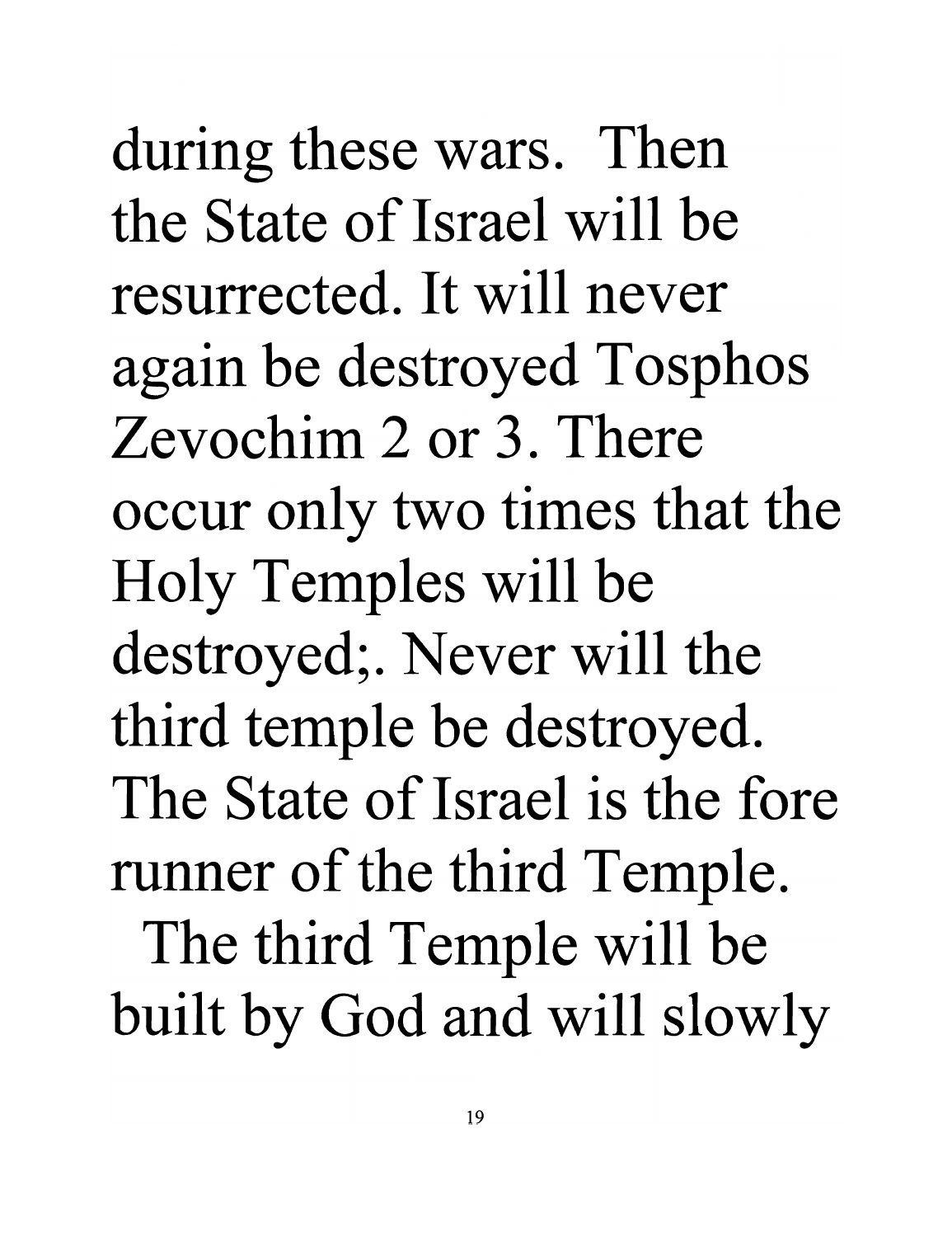descend unto the Temple mount.. It will remain in place with the full consent of **the Muslims.that is the**  interpretatin of Raaved of **Isaiah** 60:22 **"beito achishenu "-I God will**  accelerate the process with miracles. If the fews and non Jews are not worthy the **Messianic era will arrive in**  their good time. If they are worthy it will arrive hastily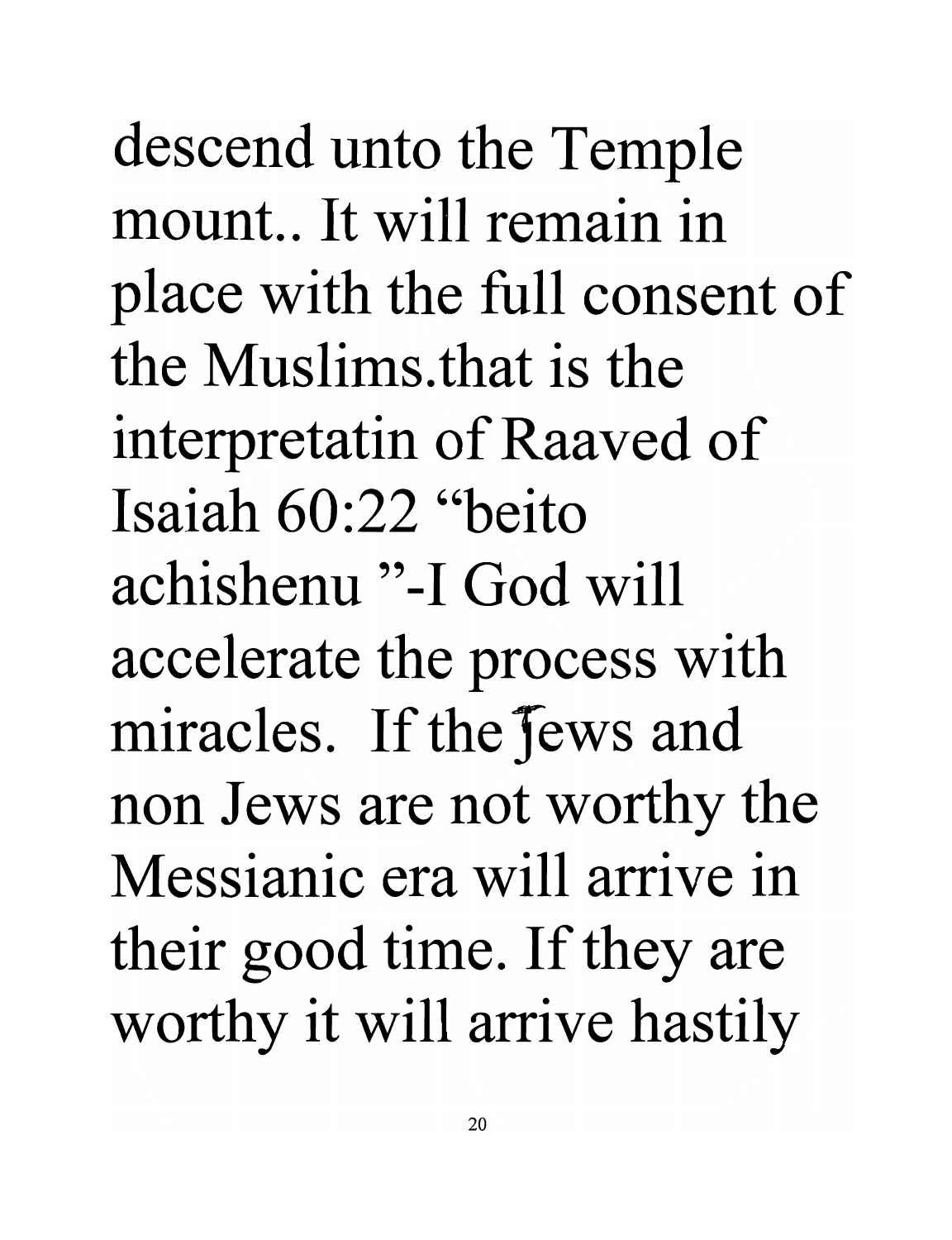**accelerated with miracles.** 

**Let us return to our**  original question .

Do dogs cats birds ants all **creatures have a section in heaven set aside for them?**  Will they be resurrected and never<sub>\*</sub>gain die?

Althd'gh there exist many opinio ins that state that **heaven and reasurrection are**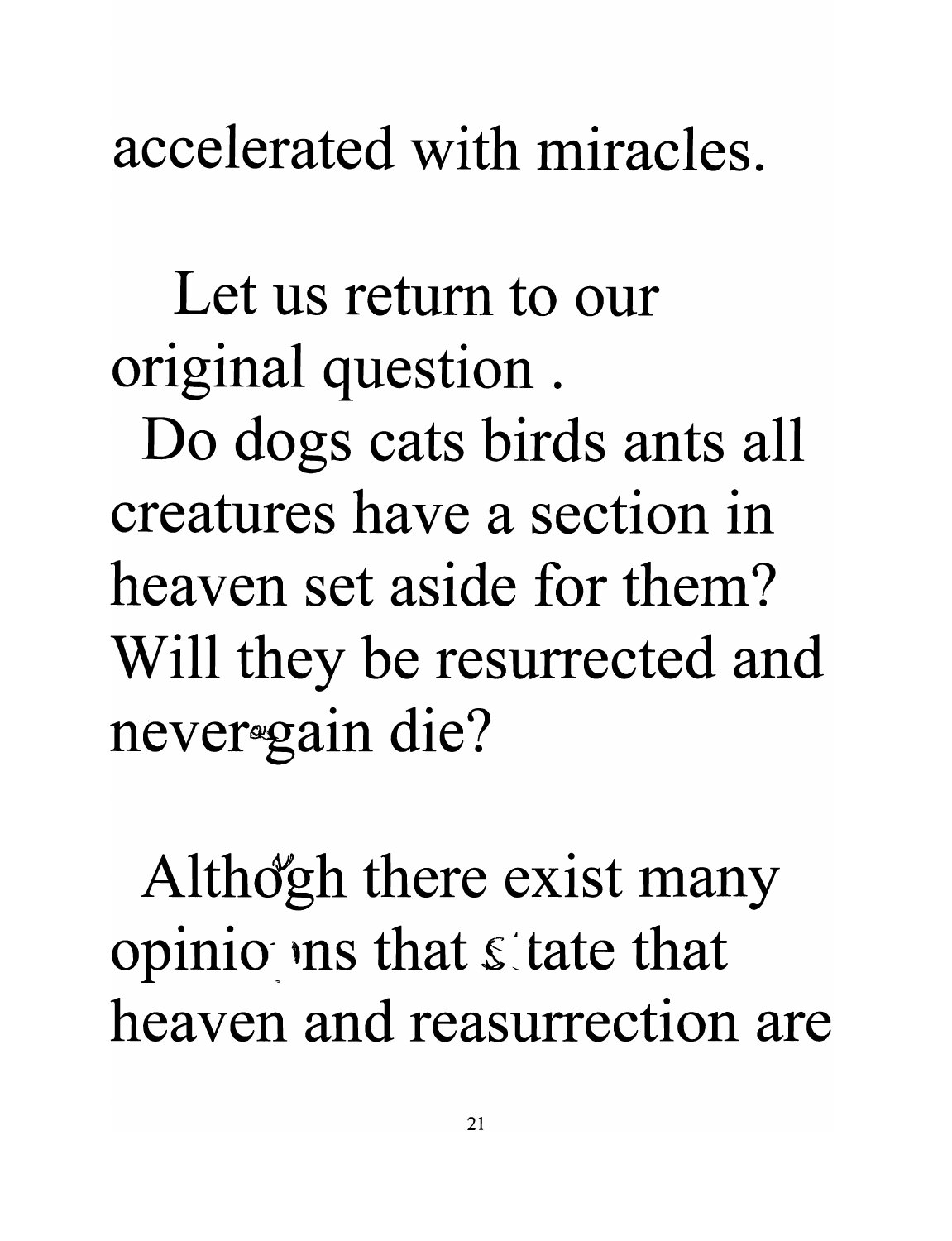only for humans; nevertheless in the words of Rambam Kings 2:2 there exist no clear tradition regarding the Messianic Era and resurrection. We won't know until it occurs.

Logically , we can state that all creations of God once created will remain eetemally . We thus follow the school of the Rambam in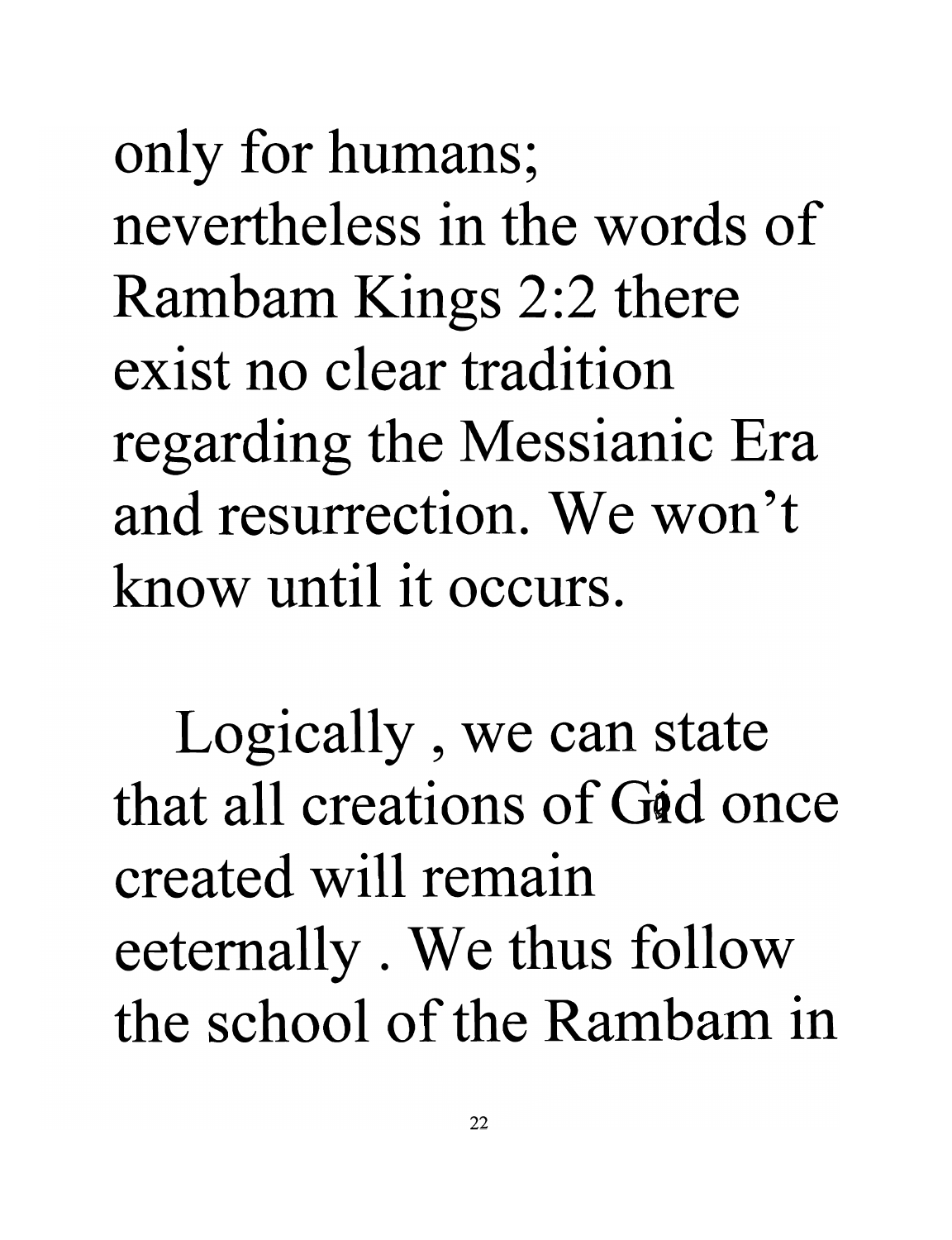Guide to the Perplexed. True , the universe/ world was created. Yesh meayin . From nothing God created **substance. True The idea of**  creation always existed in **God's mind. However the realization of this idea occurred because God willed it to be. God likewise is the**  only power to will the **destruction of creation if he so wants. However once**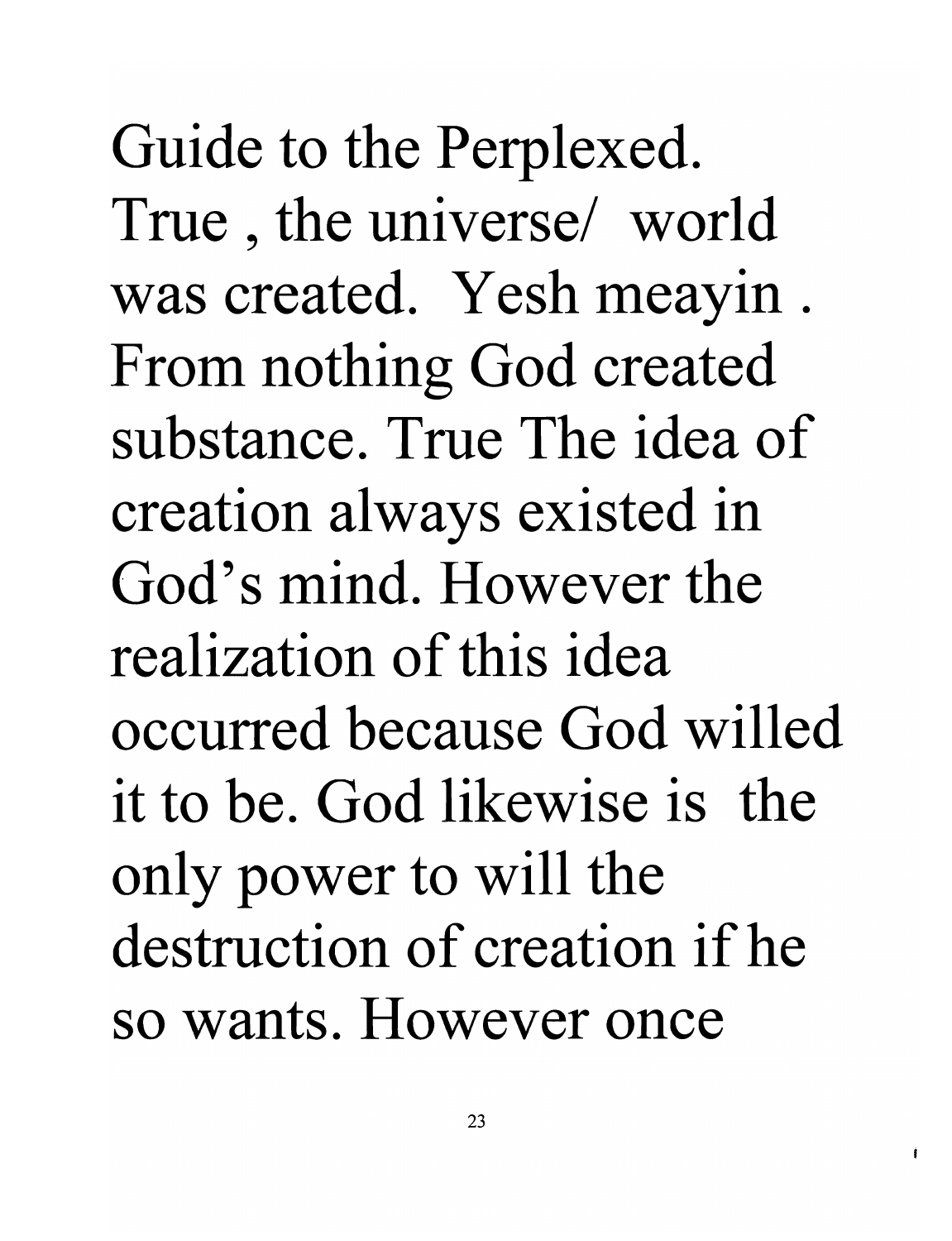**there occurred creation it**  will remain to eternity.

My interpretation is that once God created dogs cats **birds ants and all creatures**  they will remain eternally. Rambam **differentiates**  regarding Providence. Providence applies only for man/woman/ All other **creatures** God **is concerned**  that the species remain ;not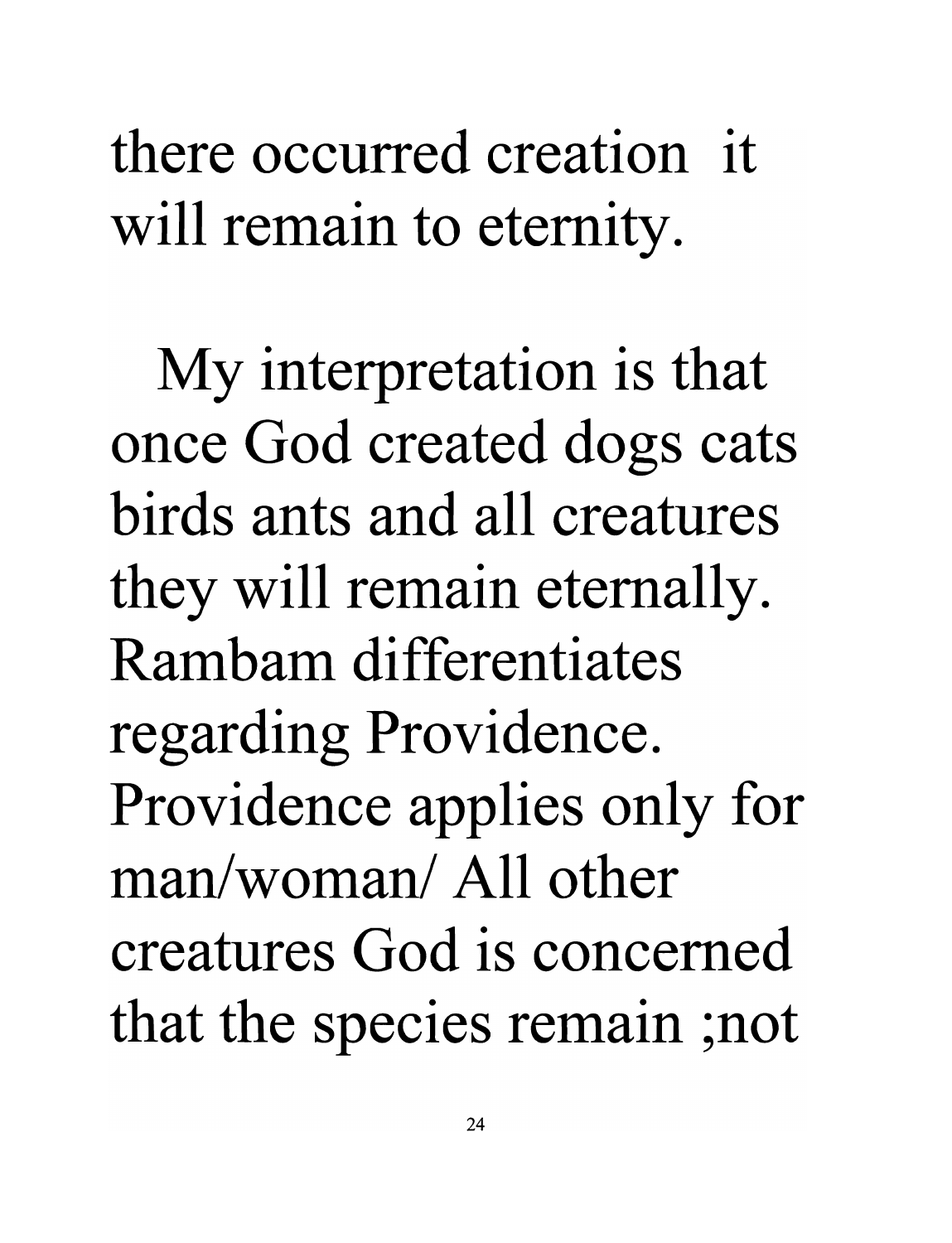## the individual animal or **bird.**

**However there exists a difference between what Rambam discusses**  Providence and remaining for eternity for the individual dog cat other **animal bird ant. And other**  creations. God has plenty of space in his universe for all **his creatures since creation**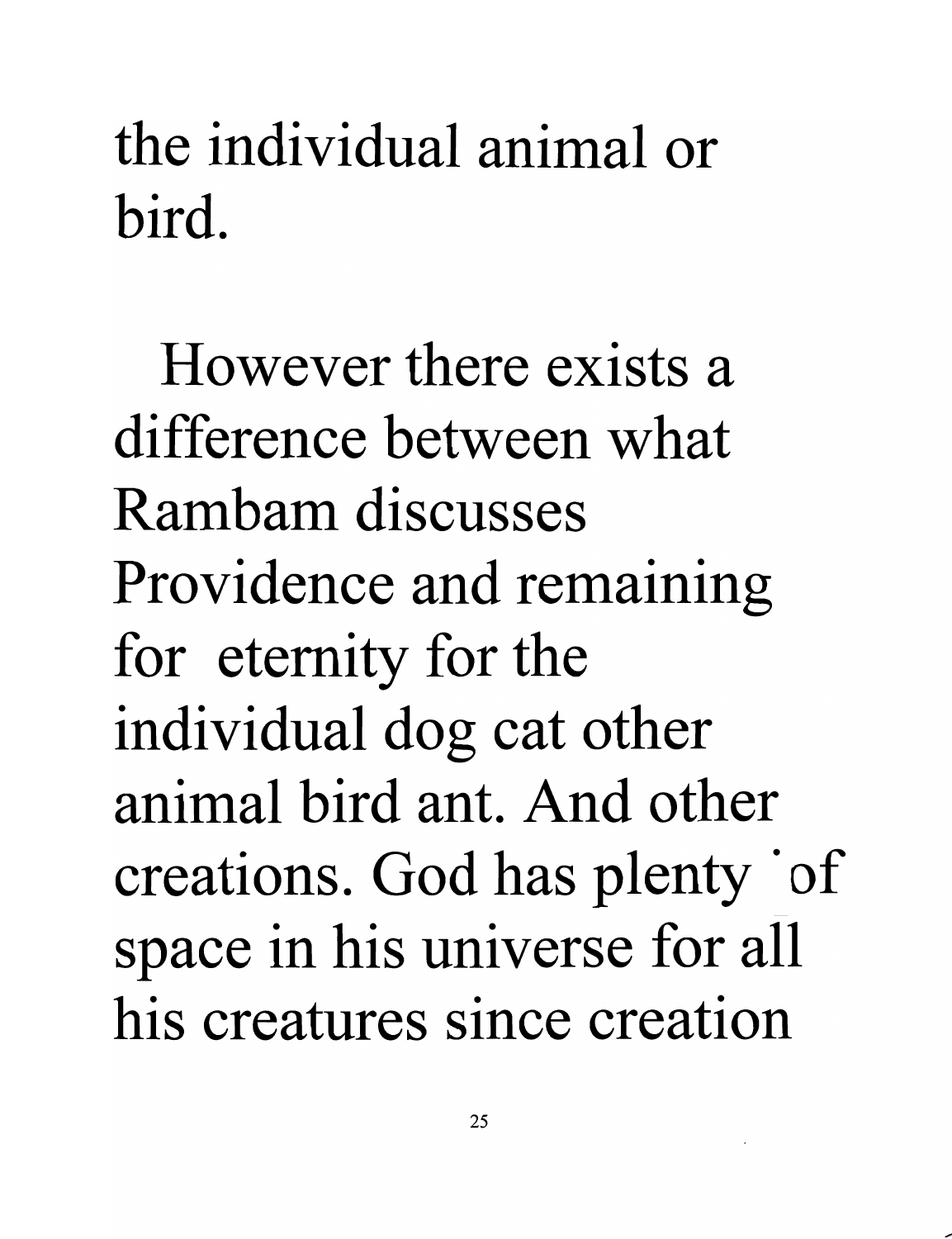to eternity.

**I believe that there exists a**  spiritual factor that gives life called mach or Nefesh for each animal bird fish reptile . Each plant has an angel assigned to it to order it to grow. All the planets stars and galaxies have a scul. The Angels have souls but no body . Rambam beginning Laws of Dayot.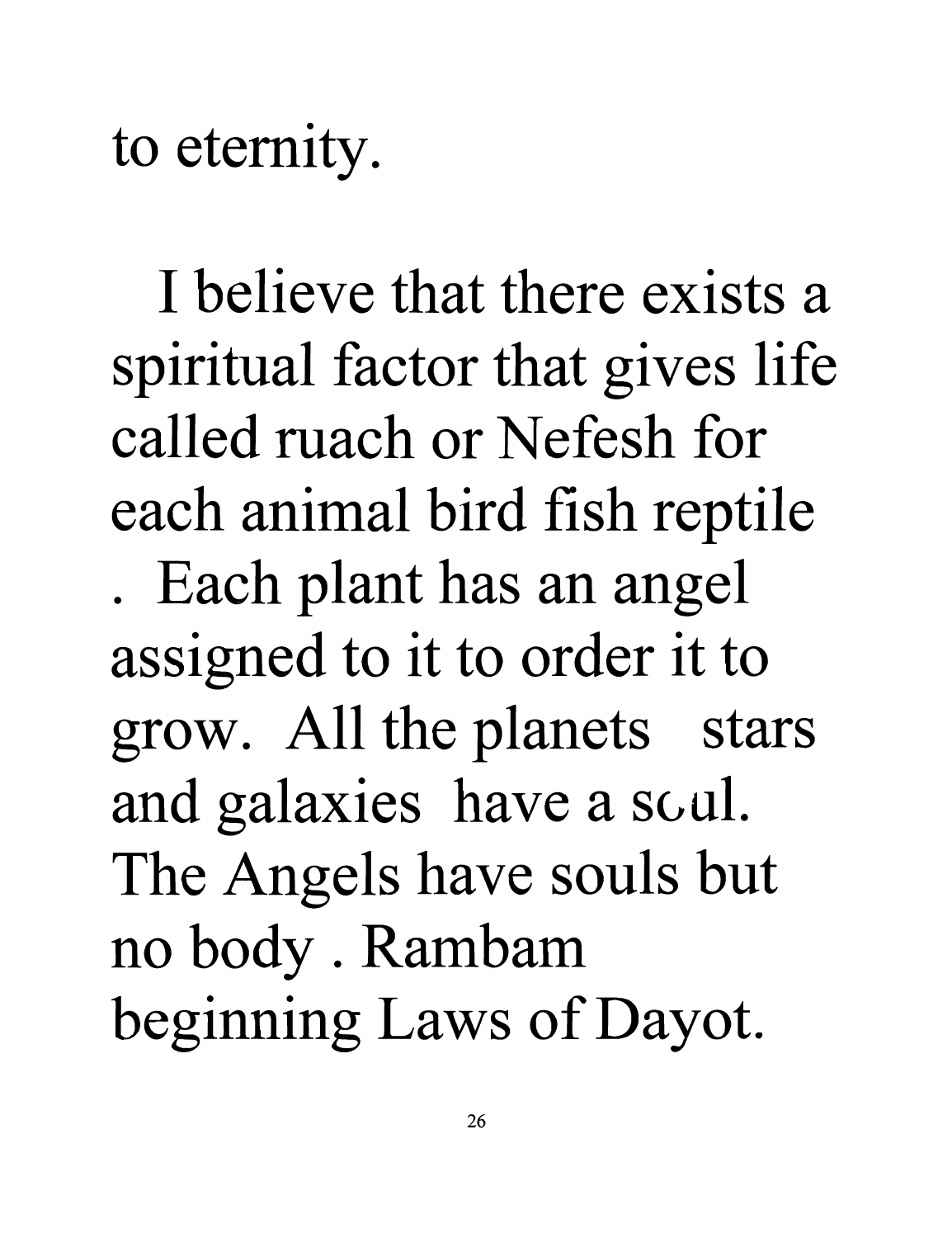Thus it is quite possible **that when an animal dies**  there exists a place in heaven that they return. They also **will be resurrected.** 

**There exists no fear where**  in the world will they all **live? Where in the world can**  there exist enough food for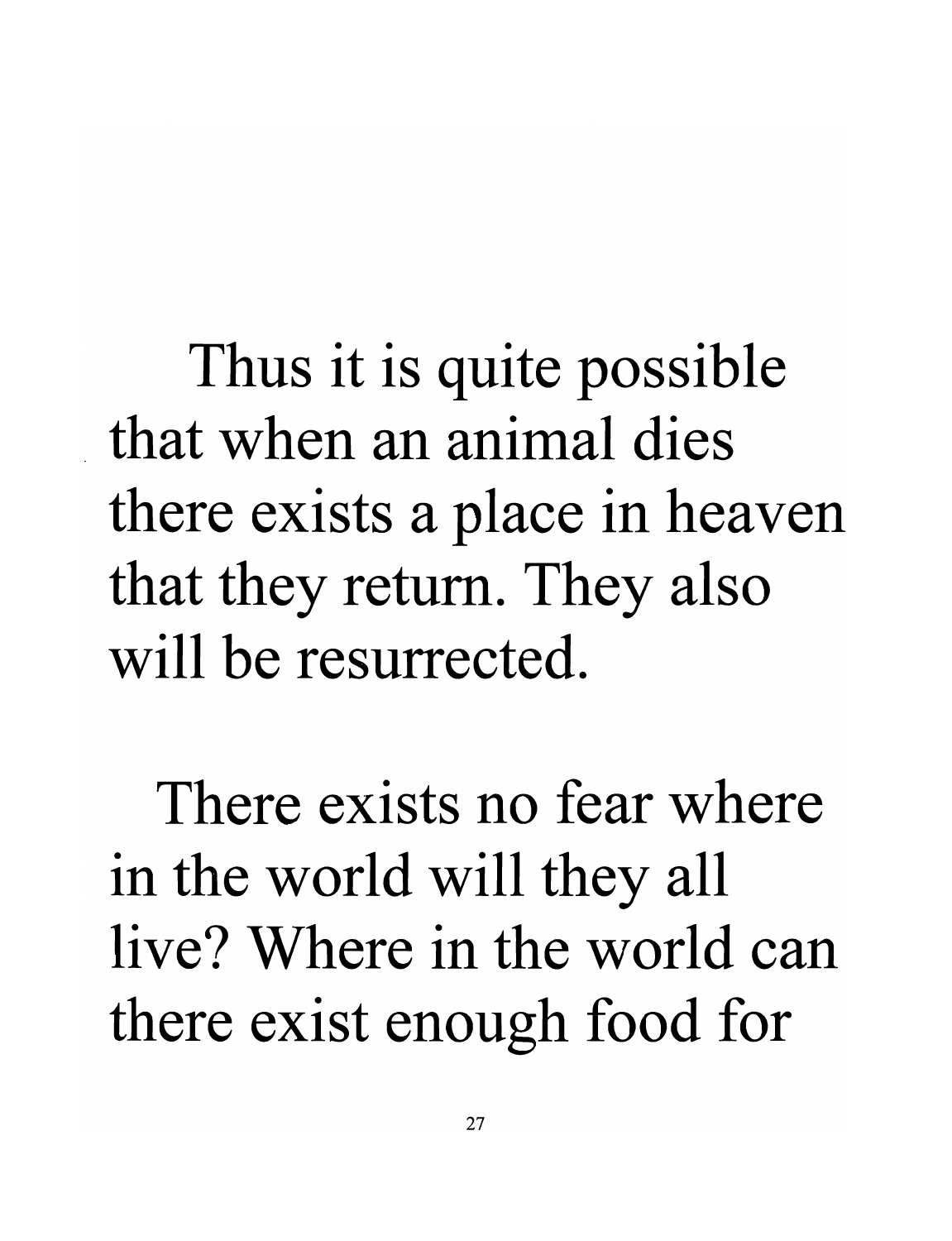this population ?

True , if God did not get involved it would be physically impossible for such a large population of humans animals birds reptiles fish and sea animals to co-exists.

However we are discussing miracles. Godwill make a miracle and the